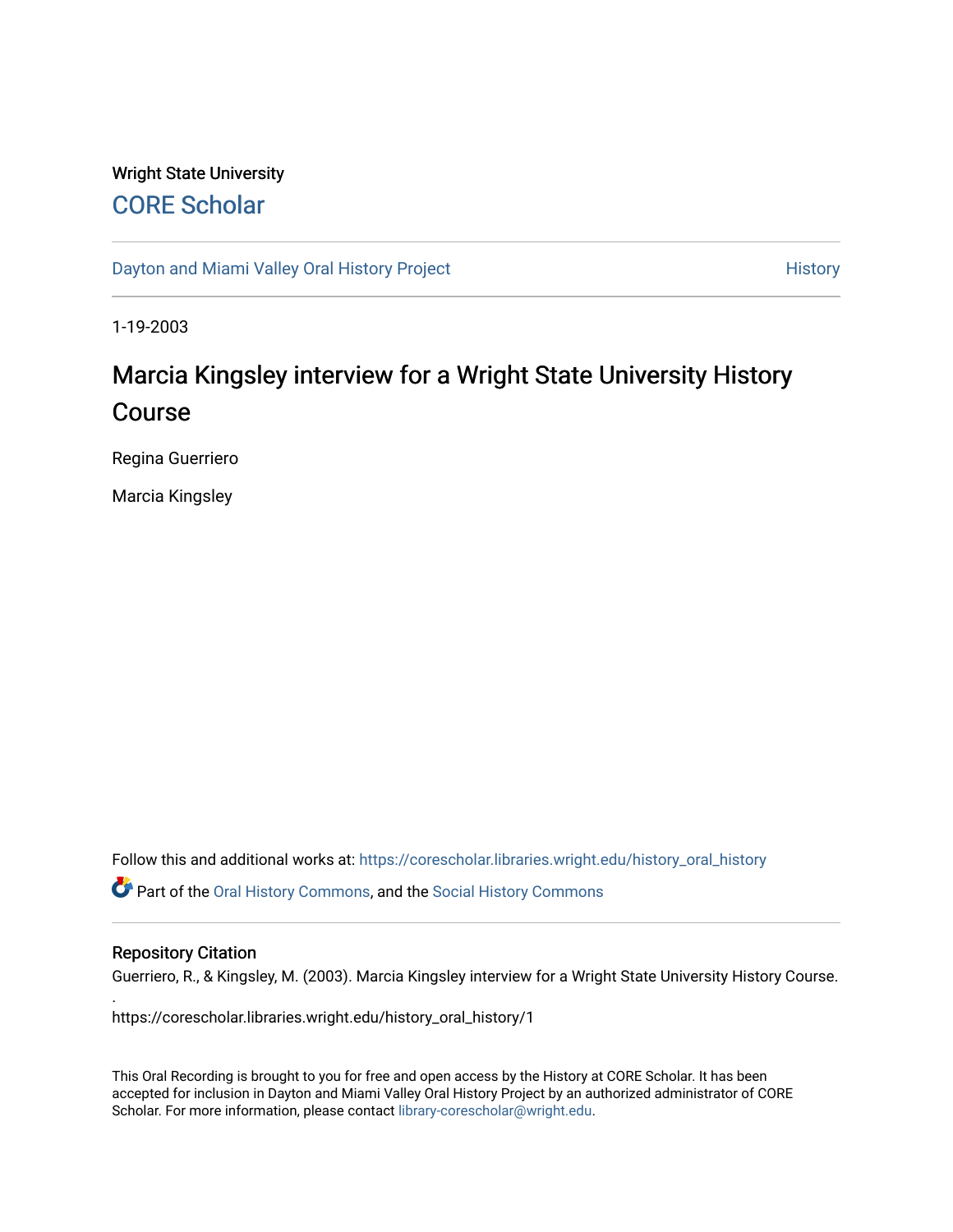## MARCIA KINGSLEY

Idea of the Good Life-Housewife to Postal Worker

> Interview by Regina Guerriero January 19, 2003

 $\sim 10^{11}$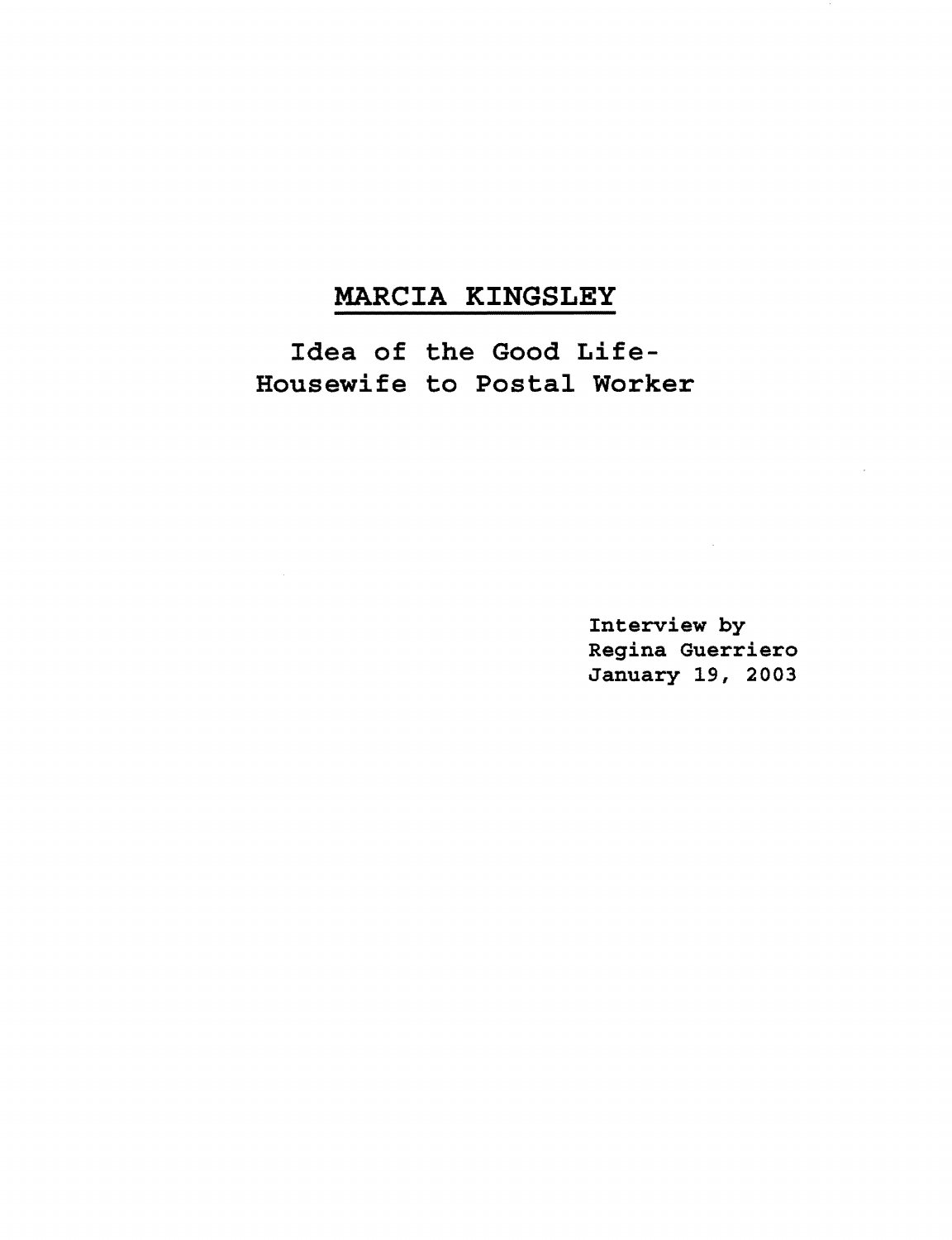Regina Guerriero Summary of Interview January 19<sup>th</sup>, 2003

Marcia Kingsley was born on October  $8<sup>th</sup>$ , 1953 in Sandusky, OH. Sandusky is located north of Fairborn in between Toledo and Cleveland by Lake Erie. One of the main attractions in Sandusky is Cedar Point, an amusement park, which is situated right on the lake.

Marcia was born in Sandusky however she grew up in a small suburb ofOhio by the name of Vickery. She and her family, which consisted of her parents and her three siblings, lived in a small house on seven acres of land. They would lease their land out and also had a very huge garden on this land, but they did not live on a farm, although they only had one neighbor and their closest friend was about three miles away. Marcia's father was in construction and her mother was a secretarylbookkeeper. When Marcia was growing up her idea ofthe good life was to be a housewife, plan meals and let her husband take care of her. She admits now that that wasn't a very realistic idea back then. She also wanted to lay in the sun, read books, cook dinners and clean the house. She says that when she was growing up she never really wanted to have kids because she was one of about thirty grandkids and was forever babysitting. She says this changed though when she got older and became pregnant and knew at that moment that even though it was unplanned, she knew she wanted that child. To date Marcia has a total of two children.

Growing up in Vickery, Ohio, Marcia and her parents and three siblings lived in a two-bedroom house. Three people would have to be in each bedroom. They moved to Sandusky, Ohio right after her youngest sister was born. This made it easier on everyone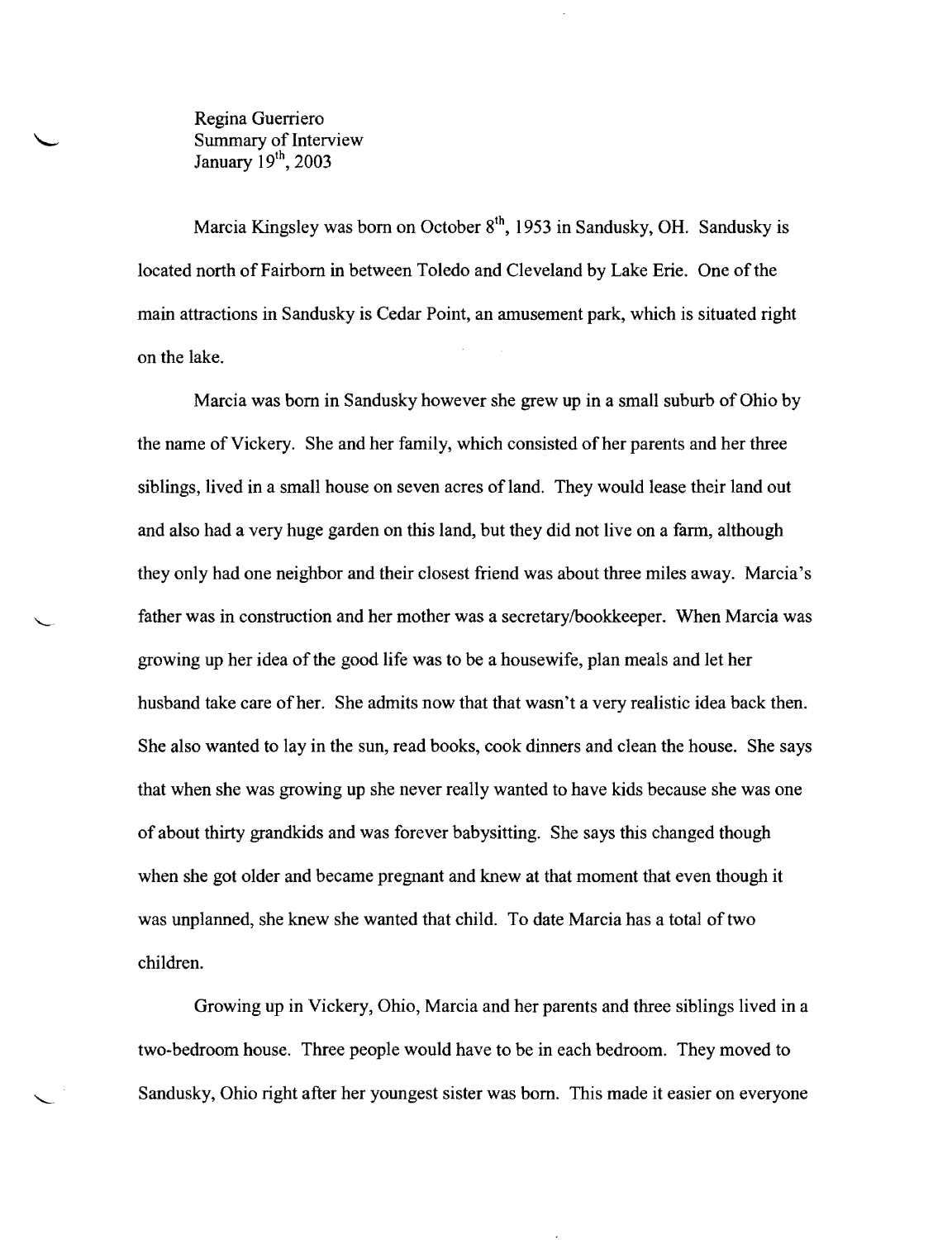because from Vickery, school was about ten miles away and now it was much closer. Marcia and her siblings went to St. Mary's high school mostly because their parents were told they had to by the Catholic Church. The teachers were predominantly nuns when she went there and were very good at teaching because they believed this was their godgiven job. This was different however, if you got a nun who was in her eighties and ready for retirement. Marcia had one in eighth grade, Sister Mary Helen and she admits that she did not learn very much that year because of the teacher. During high school Marcia wanted to take some classes geared more towards girls like home ec, but was not allowed to. She says, "They didn't want me to take home ec, they wanted me to take chemistry and physics because they said that my grades were a little bit higher and that's how they did it. Your ability and your grades." As a child, she resented this but there was nothing she could really do about it.

After high school Marcia did not go to college like her parents may have wanted her to do, instead she went with a couple of girlfriends to airline school. They went to Weaver Airline School in Kansas City, Missouri for approximately three months. They were offered jobs to work at the secretarial level for the CIA however Marcia and one of her friends were too in love with their local boyfriends at the time to make the trip. Her other friend did make the trip. Marcia was then offered a job in the airline industry in Toledo, Ohio but being only eighteen, she did not want to make the big move by herself. She at times to this day regrets this decision because it was a very good job offer.

Instead of the airline industry, Marcia worked her first job at an employment agency. There wasn't a lot of work at this job and she became very bored so she got another job at the Foster Grant Company. She worked in personnel and payroll for about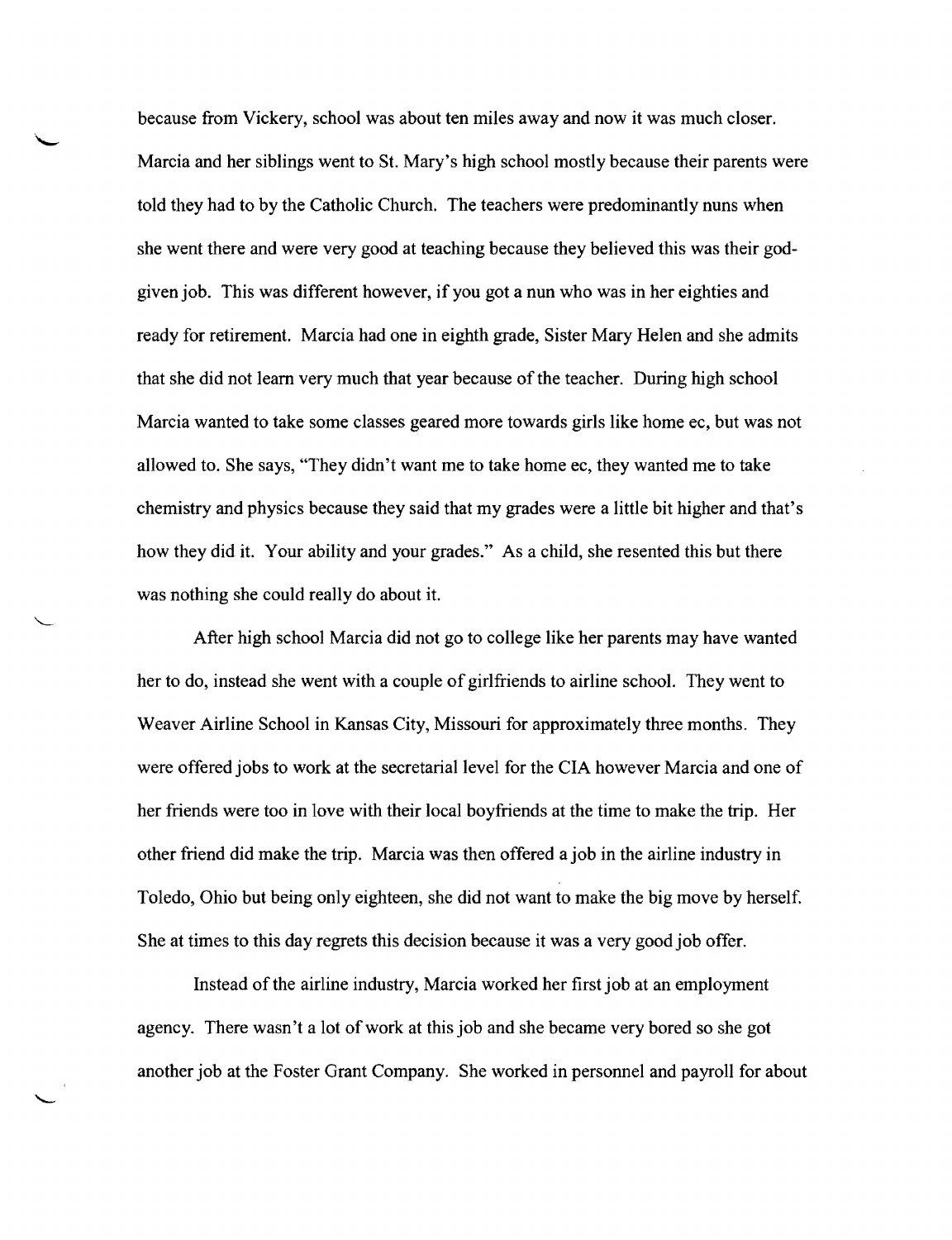two to three years until she got married and became pregnant. Marcia decided that she wanted to stay home with her new arrival and did so for about two years. She had to get another full-time job when she and her husband divorced and became a single mom. She worked at a trucking company until she decided to take the post office exam and passed it and became a letter carrier. She has now been working there for 23  $\frac{1}{2}$  years and will be able to retire in about six years. Marcia really enjoys working at the post office because it is also a chance to meet some really nice people along the way. She says, "I've met a lot of people along the way. A lot of people whom I've become friends with and see socially and that sort of thing. People that brighten up your day as you see them because I am kind of a people person." Even after retiring, Marcia believes she will still need to do work with the public in some way. She will need to work part-time because she has a daughter from her second marriage and she will still probably be in college by the time Marcia retires. She also hopes to be able to move back by the lake and get another small boat for fishing.

In regards to her idea of the good life when she was younger and what she is doing with her life now, she says that she "had to get real." She knew that no man was going to support her and she felt the need to work to be independent so she would never have to rely on a man in that way. She realized that she could not just be a housewife like she had pictured and be able to cook and clean like she always wanted. She had to earn a living for the unexpected and she teaches her daughter this as well. Marcia tells her daughter, "Get a good job, get an education, be able to take care of yourself and your kids ifneed be, and never rely on a man for anything." That is some truly great advice.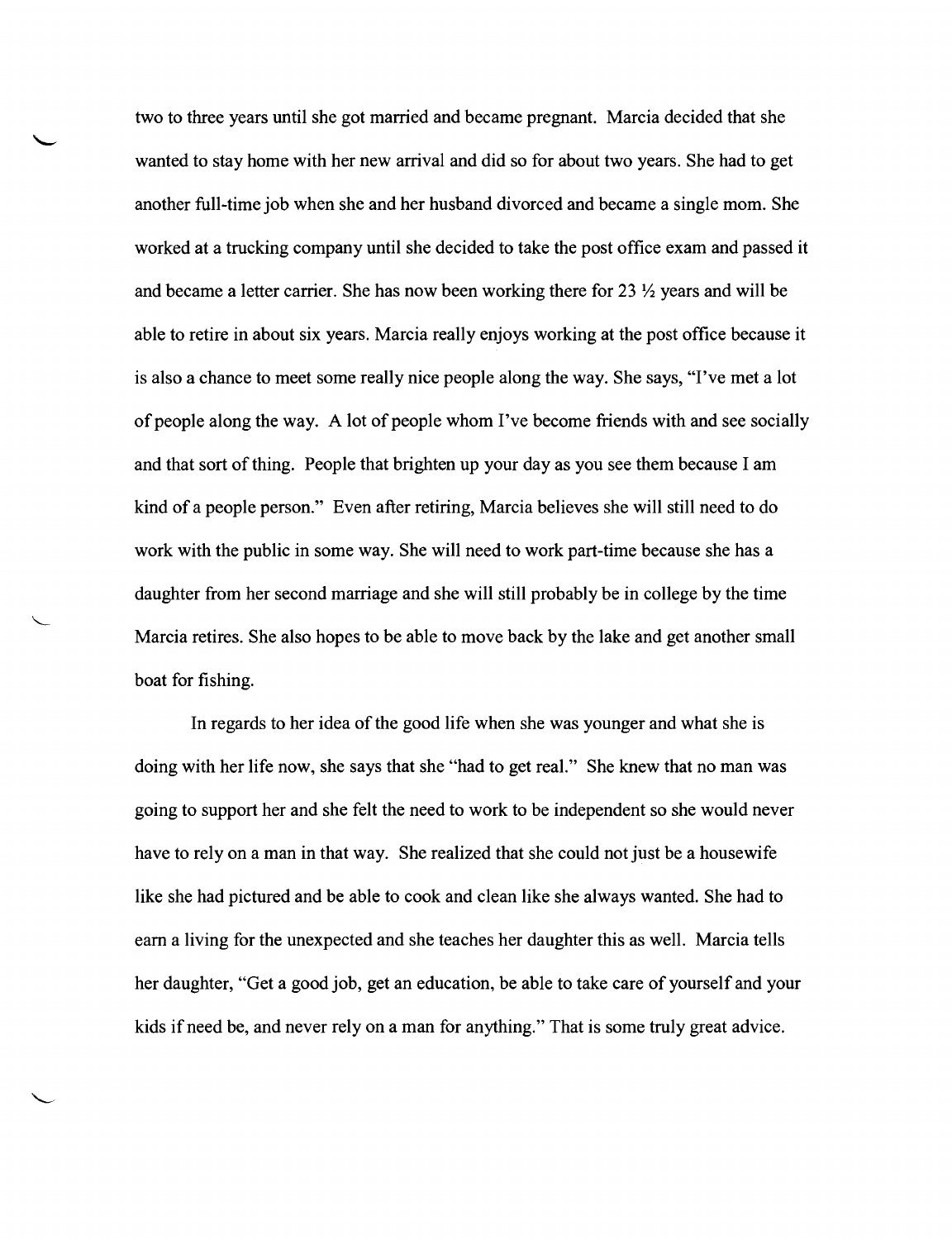Regina Guerriero Interview with Marcia Kingsley January 19<sup>th</sup>, 2003

**REGINA GUERRIERO·** My name is Regina Guerriero and I am here at my kitchen table [in Fairborn, Ohio], interviewing Marcia Kingsley on her life growing up here in Ohio.

**REGINA GUERRIERO·** When and where were you born?

**MARCIA KINGSLEY-** I was born in Sandusky Ohio, October 8<sup>th</sup>, 1953.

**REGINA GUERRIERO·** Ok, and what was it like in Sandusky, where you were born, when you were growing up?

**MARCIA KINGSLEY· I** was born in Sandusky, however, I lived in Vickery Ohio, which is a suburb in the middle of nowhere. We lived in a small little house on seven acres, had one neighbor and the closest friend was probably three miles away.

**REGINA GUERRIERO·** Did you have a farm there at that house?

**MARCIA KINGSLEY-** We leased our land out and we had a huge, huge garden. My parents weren't farmers, my father was in construction and my mother was a secretary/bookkeeper.

**REGINA GUERRIERO-** And do you have any siblings?

**MARCIA KINGSLEY-** Yes, two sisters and one brother. My sisters, I'm the oldest. My sisters are two years younger than me and thirteen years younger than me and my brother is five years younger than me.

**REGINA GUERRIERO-** Ok, and did you guys get along back then when you were growing up?

**MARCIA** KINGSLEY-My sister who is two years apart from me, we fought a lot, sibling thing, but we are best of friends now. We played a lot though too because we had nobody else to play with out in the country like that.

**REGINA GUERRIERO-** At your age back then, what was your idea of the good life?

**MARCIA KINGSLEY·** All I wanted to do was be a housewife, plan meals, let my husband take care of me. I wasn't very realistic back then <laughs>. But, that's all I ever planned on doing back then. Laying out in the sun, reading books, cooking dinner and cleaning my house and taking care of the kids. That however, never happened.

**REGINA GUERRIERO·** No? <laughs>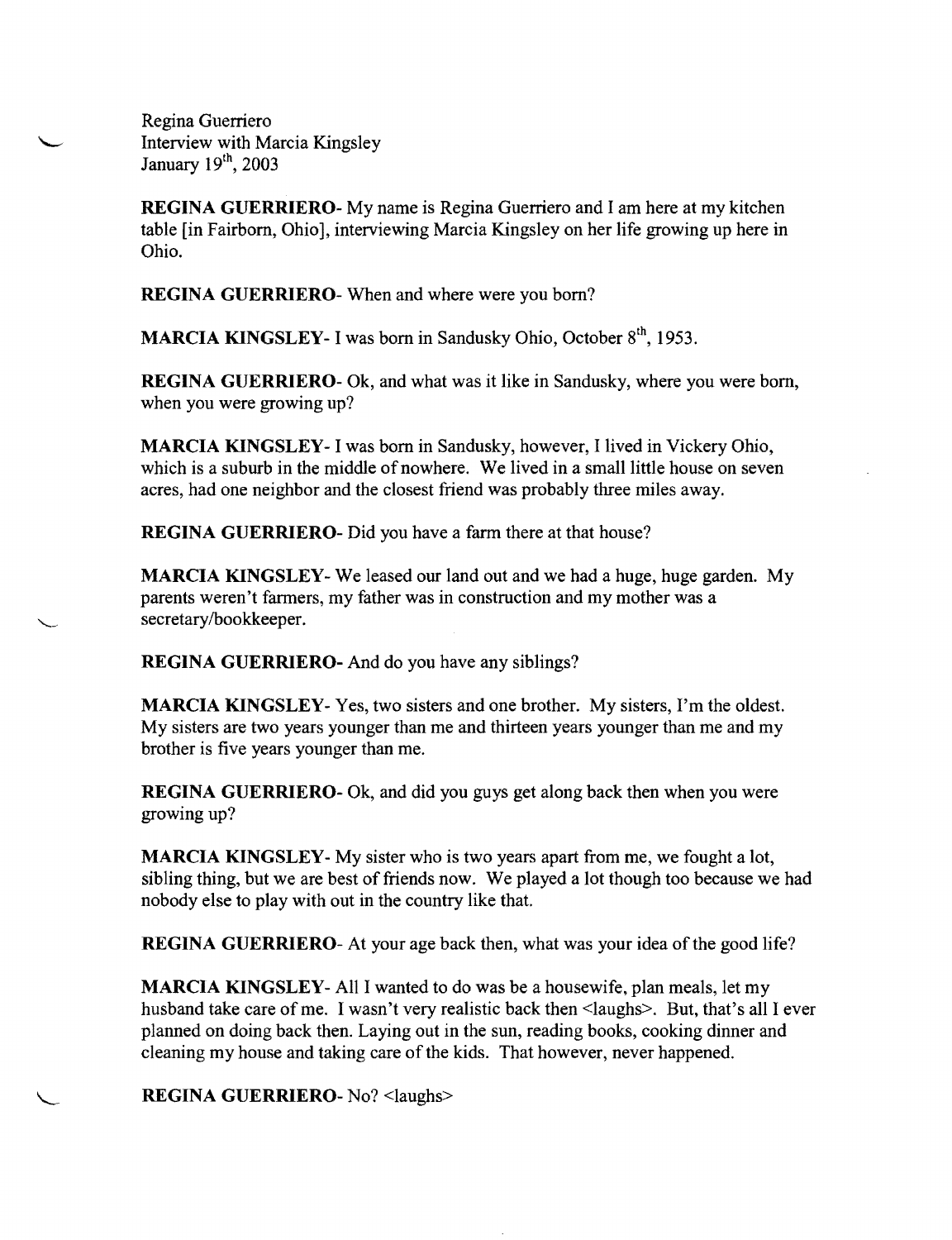MARCIA KINGSLEY- <laughs>

**REGINA GUERRIERO**- Ok, so that is what you wanted to do with your life then?

MARCIA KINGSLEY- Actually, I shouldn't say taking care of the kids, I really didn't want to have kids. < laughs> I was the oldest of like 30 grandkids, so I was forever babysitting and thought 'I will never ever do this'. And 1 really did think that. 1 really did. But then once you get a little bit older you decide yeah.

REGINA GUERRIERO- So what changed your mind then?

MARCIA KINGSLEY- Um, I guess getting pregnant. It was unplanned. But from the moment 1 knew 1 was pregnant, 1 knew 1 wanted that child.

REGINA GUERRIERO- And how many more children did you have after that?

MARCIA KINGSLEY- One, I only have two, I can't stretch it too far. <laughs>

REGINA GUERRIERO· Ok, so how many people lived in this house when you were growing up?

MARCIA KINGSLEY· We had six people in a two bedroom little house.

REGINA GUERRIERO· Oh my gosh, where did you guys sleep?

MARCIA KINGSLEY-Three of us in one bedroom. Of course my youngest sister, she was born right before we moved. So, we were able to get out of that little house and my parents actually loved living out in the country but it was a pain because we went to school ten miles away. So it was hard for any events we were participating in or anything like that so they decided to move in to town to Sandusky Ohio where we all went to St. Mary's. And that did make it easier, however they waited until 1 graduated so 1 always had to bum the rides from nice friends. <laughs>

REGINA GUERRIERO- Would you say you were very close to your parents and your family in general?

MARCIA KINGSLEY· Oh yes, very close. Yes, very, very close.

REGINA GUERRIERO· And did you get to see other relatives, grandparents, aunts and uncles?

MARCIA KINGSLEY· Oh my god yeah, because our grandparents, everybody on my mother's side of the family lived out in the country and my mother's parents had a tavern. And my grandmother and grandfather had twelve children plus they had a tavern plus he was an operating engineer for a construction company. So my grandmother was quite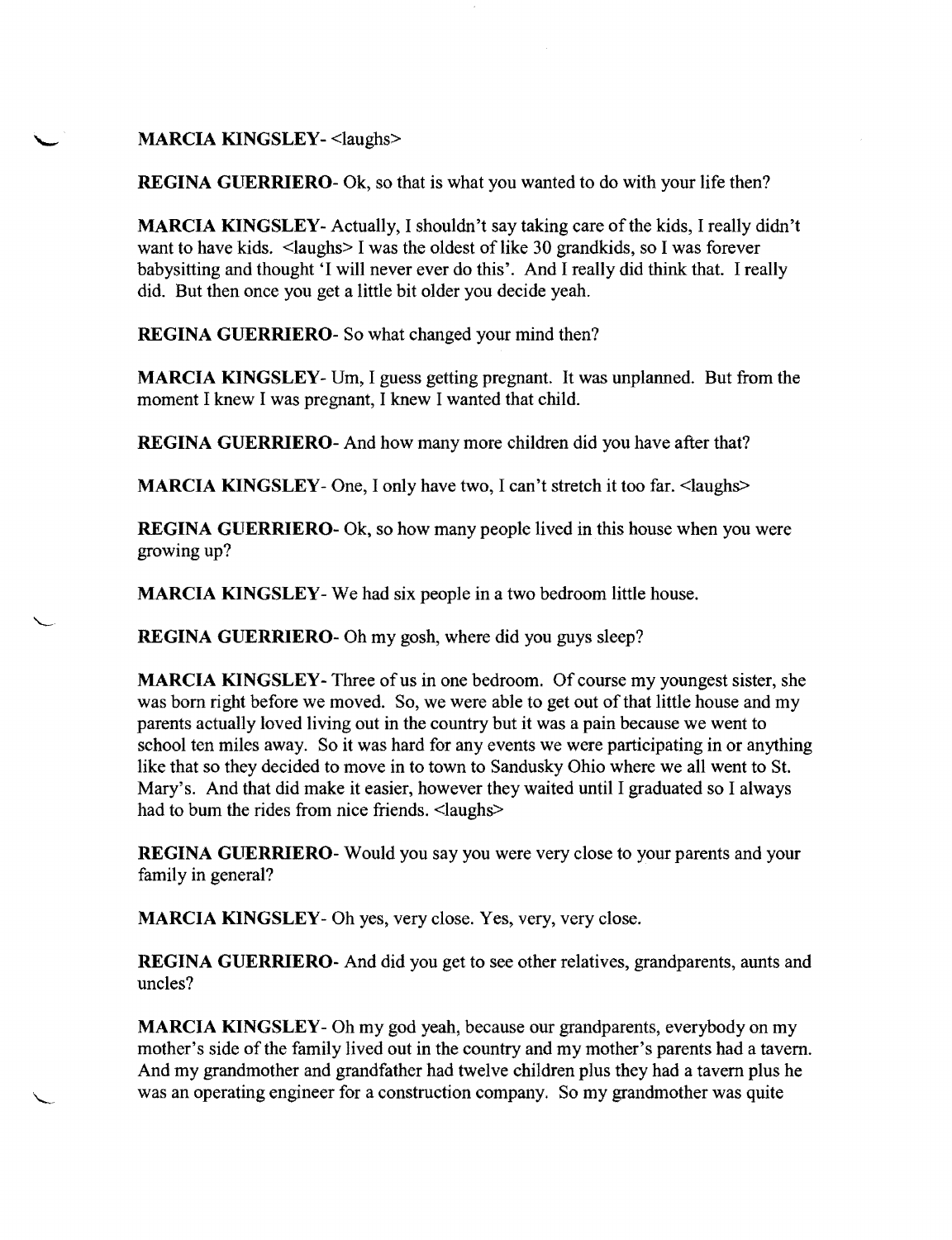busy, she would, in the morning get up, I would say at 4 o'clock, cook full breakfast for her children and if any of us grandkids were around we ate there because she was the best cook in the world which is very true. And she would, when she got the kids off, go over to the tavern, get that ready to open and do all that. And I tell you what, her house was clean. I mean every morning I can remember her sweeping the floor, doing the dishes, there was no dishwasher, you know, before she would go over to the tavern. I mean she was a hardworking woman. It's amazing that she could do that much, to me. But yes, if it wasn't for our relatives to play with, who would we have to play with but each other. And my mother was the oldest of twelve so I had several. Oldest of twelve and she had only one sister so she had ten brothers and I had a couple of uncles that were my age who were like my very best friends, and like my brothers.

**REGINA GUERRIERO-** That's amazing. Were you and your siblings assigned chores and housework and everything?

**MARCIA KINGSLEY-** Yeah, we were assigned some chores and that sort of thing. We hated the housework because my mother worked full time and so Wednesdays she was off so that was housework day. She was evil on those days. <laughs> It was like we had to do our chores and she had to do hers and nobody was in a good mood.

**REGINA GUERRIERO-** So, you said you went to St. Mary's high school?

**MARCIA KINGSLEY-** Yes, I did.

**REGINA GUERRIERO-** And how was that like?

**MARCIA KINGSLEY-** St. Mary's high school back then was a whole lot different than it is now. It was more, at the risk of sounding presumptuous or whatever, it was considered more elite to go to a Catholic school back then. Our parents, however, sent us there because of the fact they were told they had to by the Catholic Church. That is the truth. But back then it was different than it is now. The teachers were predominantly nuns and the nuns, actually, that was their God-given job, to teach us, so they did a very, very good job. Unless you got a nun who was ready for retirement and ready for retirement for nuns is in their 80's, it's not their 50's or 60's. <laughs> So it was like, I did have one in eighth grade, Sister Mary Helen who was way too old to teach. I can't say I learned a whole lot that year because we didn't change classes back then, you know, that was in the 60's. So, we did not change classes until high school and eighth grade we had the same teacher and she really was too old to teach. She, you know, it was sad, it was sad but predominantly it was the nuns that we did have were excellent teachers because they thought God told them they had to teach us and by god we were going to learn. <laughs>

**REGINA GUERRIERO-** And did you do any extra curricular activities? Sports?

that was a long time ago, I graduated in '71. They didn't have to sports they have for that was a long time ago, I graduated in '71. They didn't have to sports they have for **MARCIA KINGSLEY-** You know, they didn't have a lot when I was young, I mean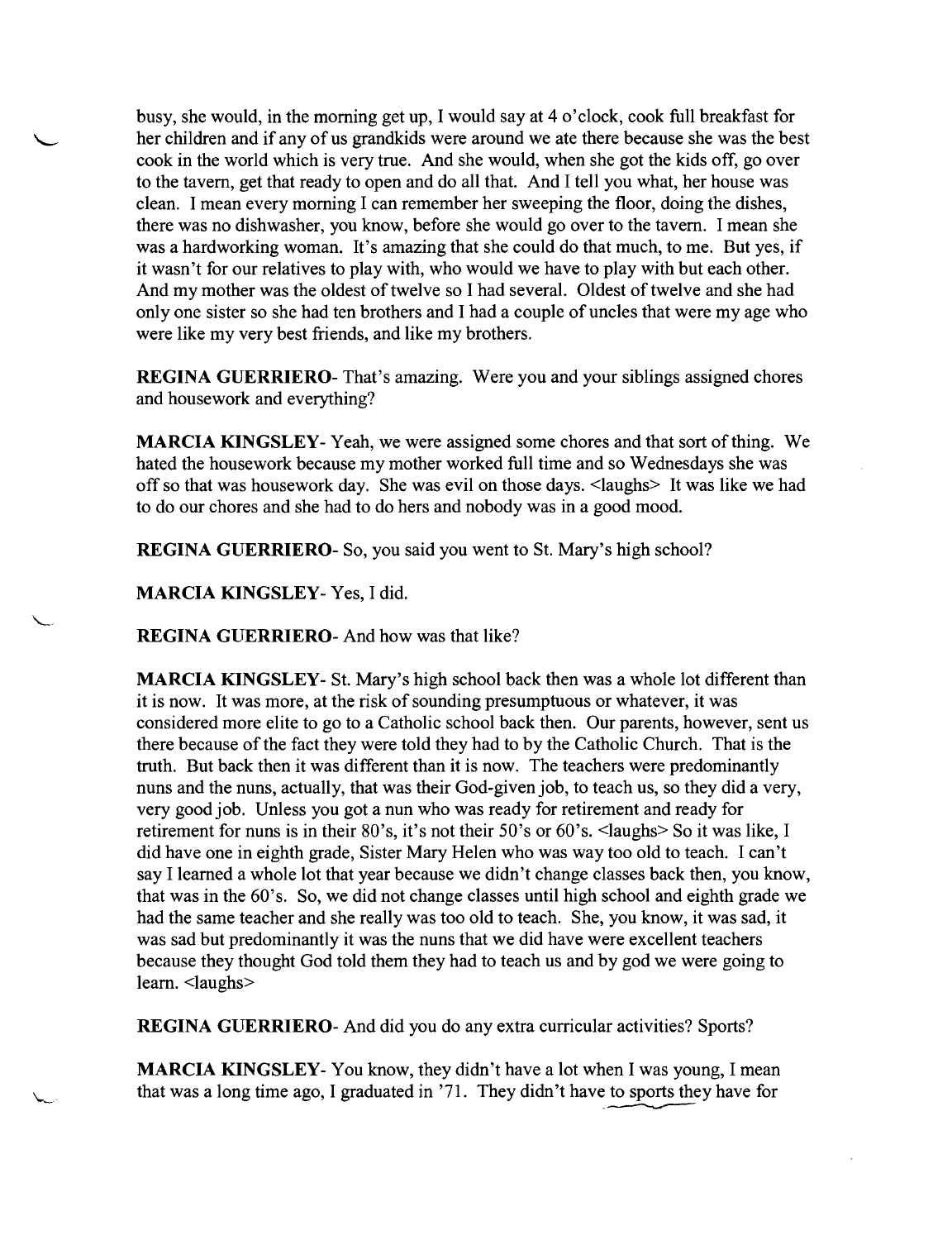girls these days, everything was geared more towards boys. It was a very good time to be a boy, not a good time to be a girl in school, I mean, they just, you know, wanted us to do, I don't know...

REGINA GUERRIERO- Learn house stuff?

MARCIA KINGSLEY- Yeah, well, I can't even say that because in high school they didn't want me to learn that, they didn't want me to take home ec, they wanted me to take chemistry and physics. <laughs> They said that my grades were a little bit higher and that's how they did it, your ability and your grades. They really wanted me to do it and I had no desire, I wanted to take home ec, I did, and they didn't let me. They made me take physics or chemistry, which I did terrible in. I always got in trouble in that class because I did not like it.

REGINA GUERRIERO- And did you go to college after high school?

MARCIA KINGSLEY- No, I did not. I went to airline school <laughs> with a couple ofmy girlfriends and my parents really wanted me to go to college if not to a full-time college just to part-time for awhile just to do it. They really wanted me to but I wanted to go with my girlfriends to airline school. And we did that, we went to Kansas City Missouri, it was called Weaver Airline School and we had a lot of fun, a lot of good memories we'll never forget to this day. And we could've gotten a job, as a matter of fact we were offered jobs to work for the CIA in Washington at secretary level and one of our girlfriends did take the job and she ended up marrying a veterinarian from Alexandria, VA. <laughs> I know, and us two were in love with our local boyfriends and so we stayed behind and did not go, but it was still an interesting experience I'll never forget or regret.

REGINA GUERRIERO- And how long was that school for?

MARCIA KINGSLEY- It was only for like three months.

REGINA GUERRIERO- So you did not want to pursue a career in the airline?

MARCIA KINGSLEY-Actually, when we came back to Sandusky, Ohio we did go to Toledo and we were checking into jobs there. And I did get a job there but my girlfriend couldn't find one and I didn't want to move to Toledo by myself, I was only 18. And so I came back here and just, you know, well decided to stay in Sandusky Ohio, which sometimes I do regret it. I wish I would have because it was a pretty good job, but I just didn't want to go there alone.

REGINA GUERRIERO- So where did you work instead?

MARCIA KINGSLEY- I worked my first job was an employment agency. I was a secretary there and it was interesting, they had lots of people come in for all different kinds of jobs and it was interesting meeting a lot of different people. There wasn't a lot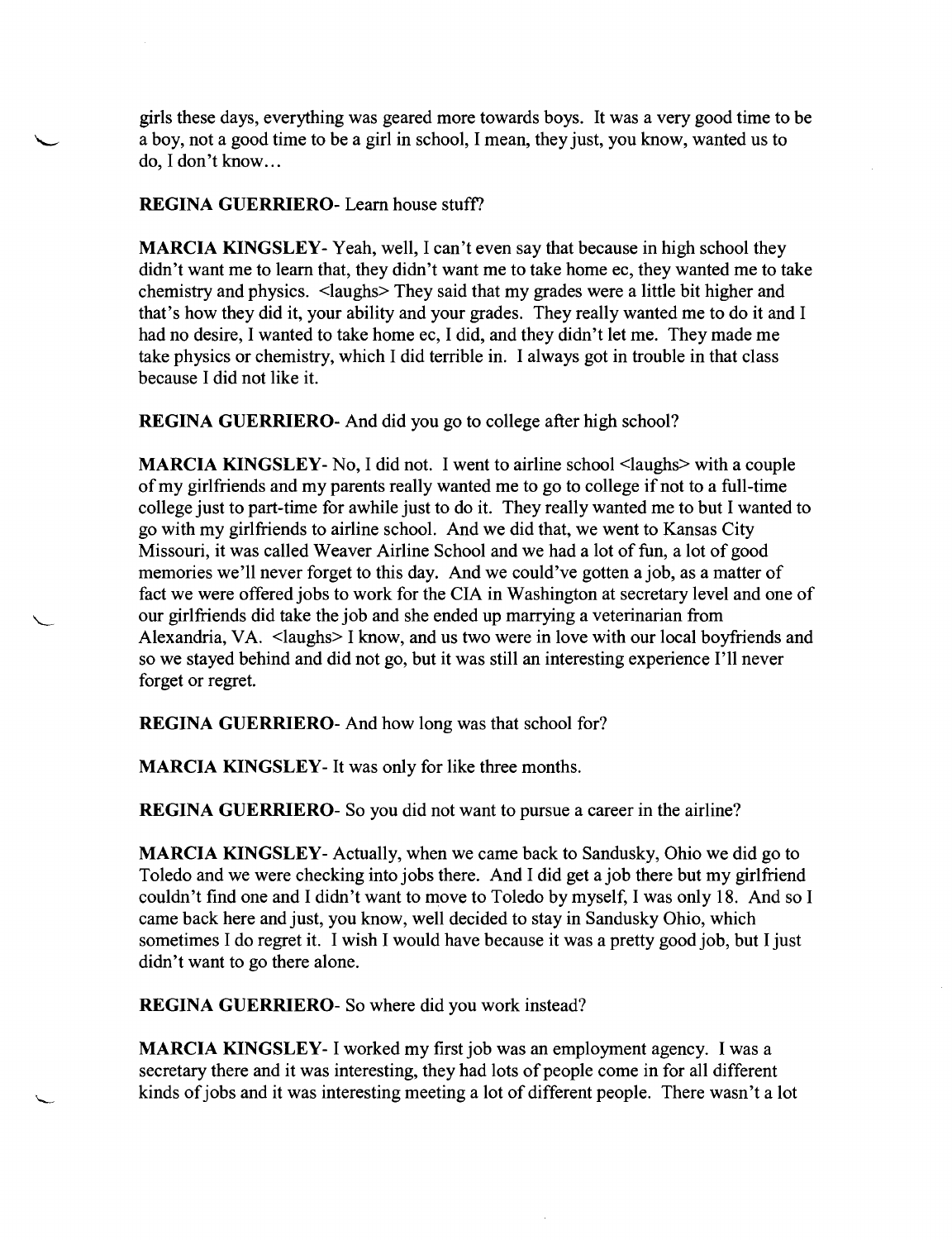of work, I soon became very bored, the only rewarding benefit of that job was, I was on of work, I soon became very bored, the only rewarding benefit of that job was, I was or<br>the 8<sup>th</sup> floor of a building that looked out over the bay and it was beautiful scenery so I found myself daydreaming looking over the bay out the window. I mean it was interesting seeing the people who came in there but it wasn't enough to keep me busy and I soon became bored and then I got another job working at the Foster Grant Company. It was in Sandusky Ohio and I worked in personnel and payroll in that job probably until two or three years until I got married and got pregnant.

> REGINA GUERRIERO- Ok, so you got married and you got pregnant, and then what happened?

MARCIA KINGSLEY- I just couldn't handle working full-time. <laughs>

REGINA GUERRIERO- No? <laughs>

MARCIA KINGSLEY- I wanted to be home with my baby and so I did quit my job after going back. I went back after my maternity leave and I worked two weeks and I gave my notice and said I couldn't do it anymore, it was just too hard and I felt guilty and all that, and I stayed home with my son and I stayed home with him until probably a couple years and then I went back to work part-time.

REGINA GUERRIERO- So, it was you, your husband, and your son?

MARCIA KINGSLEY- Yes, but that marriage wasn't made in heaven. <laughs> None are actually, however, it didn't last like so many marriages don't and then I found myself having to find another full-time job. And that was when my son was only two years old. So, I worked, I went to work for a trucking company in the office and that was a wonderful job. I had the best boss in the world and I loved the man, he still to this day as far as I am concerned was the best boss in the world, but the money wasn't enough for a single mother. So I took the post office exam and passed and I was called by the post office and became a letter carrier. And not that I loved it when I started that job, I hated it. I hated the job but I was used to working in an office so it was a big, big difference. But now that I have been there 23  $\frac{1}{2}$  years <laughs> I am used to it finally.

REGINA GUERRIERO- And you enjoy it?

MARCIA KINGSLEY- I enjoy it, you know I think I'd be bored if I wasn't constantly busy. It's very, you never, you keep moving all the time. You really don't get a break, I mean, you know you got to get the mail delivered and if it takes you ten hours you got to get the mail delivered. So, it's just a very, very, very busy job and it's not boring because you are moving constantly.

REGINA GUERRIERO- Do you meet a lot of people along the way?

MARCIA KINGSLEY- Oh yes, I've met a lot of people along the way. A lot of people whom I've become friends with and see socially and that sort of thing, people that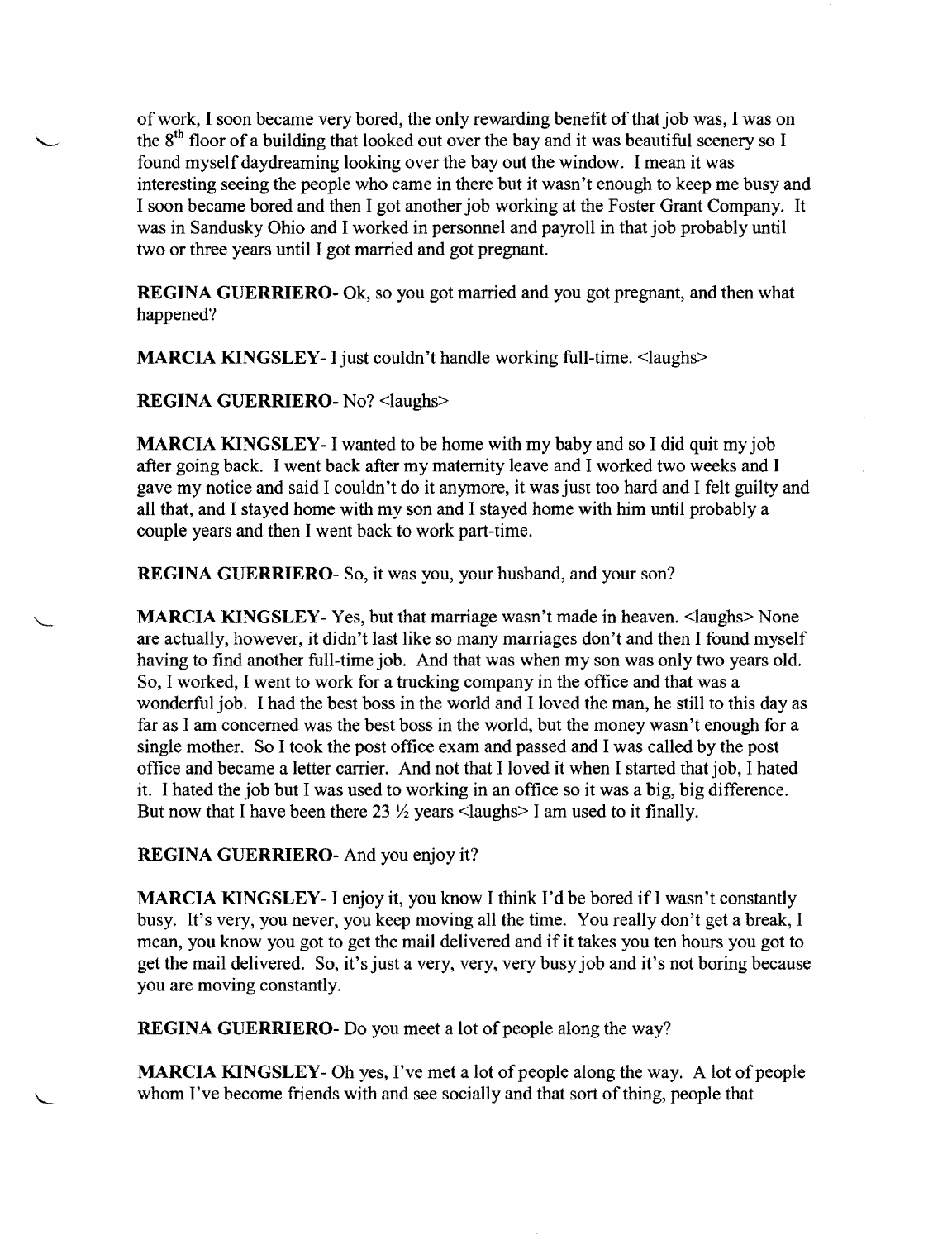brighten up your day as you see them, because I am kind of a people person. So, I need this in my life. I couldn't, I don't think, after doing this job I couldn't work any place where there wasn't people involved. Working with the public somehow. I'd have to do that, even when I retire, I will have to do that.

REGINA GUERRIERO- So, are you going to be retiring soon then?

MARCIA KINGSLEY- Six years, I am going to retire but I'll have to work part-time because my daughter, who came from my second marriage, will probably still be in college. So I'll have to supplement my retirement to make up the difference in money because I will of course help her through her college years. REGINA GUERRIERO- Ok, and what do you want to do with your life now?

MARCIA KINGSLEY- I want to get through my last six years at the post office, in good health. And not, I don't know, I just want to get through it, I mean I have a lot easier route and all so it is not so hard on your body because believe it or not, it is. Nobody knows until you do it, that carrying a bag filled with 30 pounds of mail, walking all day up and down steps in all weather conditions whether it be you know, extremely hot or extremely cold, it produces a lot of wear and tear on your body. Ligaments, joints, it's like carrying all that extra weight and I did it when I was pregnant with my daughter and it was very, very hard to do that, I mean because it really throws you off kilter. But, I just want to retire healthy, but I know I'm going to have a lot of problems as almost all letter carriers do. A lot of health problems from you know, the constant wear and tear on your body, be it your joints or bones or whatever, everybody has problems once they're out of there. It's just the way it is, they haven't, the postal service hasn't come up with a good system, they have those carts, however, in Sandusky Ohio they don't allow you to use them. So, it's like they'd rather have you go out on disability then to keep you healthy through your working years for a good retirement.

**REGINA GUERRIERO-** So, you carry the mail around most of the day because you are not allowed to use a cart?

MARCIA KINGSLEY- I used to, oh yeah, we aren't allowed to use the carts at all. I used to have a route that was walking all day and then well, when I first started out, you're a sub and you sub for anybody for whatever reason. Whether they are taking a vacation, sick, whatever, you never know day to day what you're going to do, what your hours are going to be and that sort of thing. And you got to wait as people retire to get a regular position and generally that is something like, ok you're gonna sub for five guys on their days off, so everyday you'll have a different route but every week it's going to be the same routes. So that's ok too, that's not bad, I did that for a couple years until a route opened up that I liked because I wasn't about to do a route that I hated instead of doing five routes. So I did that for a couple years and subbed for really great guys, my regular guys were great and then a route opened up that I liked and I took that and did that for about ten years until another route that I liked a little bit better because of my body was dying <laughs>. I mean my hip was gone and my neck and shoulder, everything on my left side because I carried the bag, because I was never able to switch sides was becoming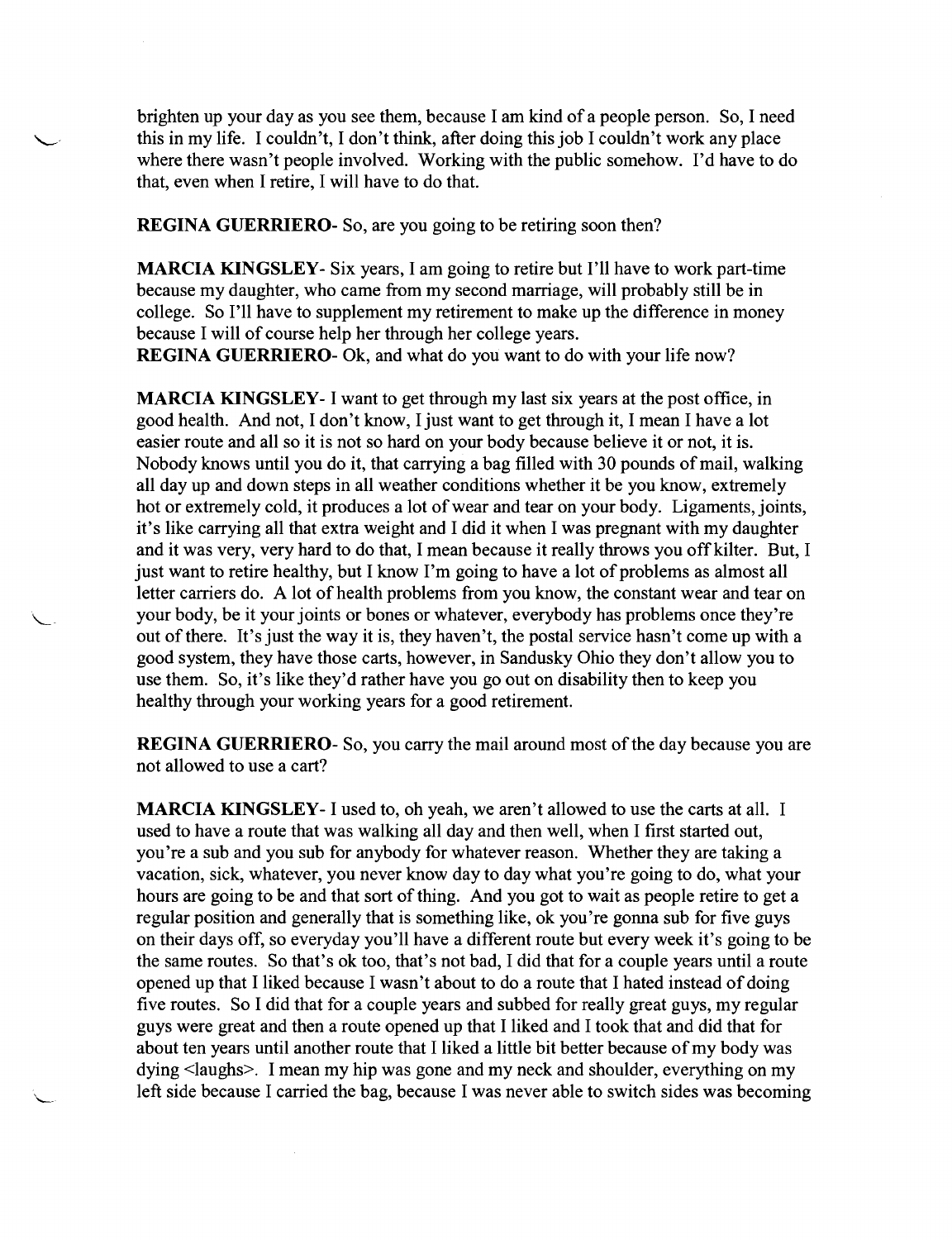debilitated. So I found a route that was more or less business area that I would get in and out with the mail, deliver it to the say like Walmart stores like that and I didn't have the bag on my shoulder, climbing on icy steps, that sort of thing. So, that's what I call a retirement route <laughs> so I am going to have that for the next six years. And, it still bothers you, but I'm gonna say, I'm lucky I had the seniority to get a route like that because I truly thought I would not be able to keep doing my job with the bag on my shoulder had I not been able to get another job I would've had, another route I should say, I would've had to go out on disability as so many carriers do.

REGINA GUERRIERO- For people who do not know where Sandusky Ohio is, where you grew up, can you please tell me where Sandusky is and how would you describe Sandusky as a town in generaL

MARCIA KINGSLEY- Ok, Sandusky is north of Fairborn of course, up by Lake Erie, situated in between Toledo and Cleveland Ohio across from the Lake Erie Islands. And actually it is a very nice town, you have Cedar Point, everybody knows Cedar Point and I'm sure everybody down here has been to Cedar Point well you probably go to King's Island more maybe. I prefer Cedar Point because it is on the lake and I love the lake. The lake is wonderful, it's a small town, I don't know the exact population, the downtown area isn't doing that well I guess. But when I was growing up, that's where everything was, downtown, there was no mall in Sandusky Ohio and the downtown was all stores and down at the end of the town of course was the ferry boat going over to Cedar Point which you could buy a pass really cheap, you could go to Cedar Point on that ferry boat and it was like a twenty minute ride and it was just so nice, the Cedar Point ferry's and they had a boat going to Kelly's and it was just, Sandusky I really, once you live by the lake you want to live by water. I'm not saying just the lake, I mean maybe on the east coast, west coast, but once you live by water you really don't want to live not by the water.

REGINA GUERRIERO- Being near all that water did you have a boat or anything that you could take out on the water?

MARCIA KINGSLEY-No, but sometimes we had, ok besides Cedar Point beach my aunt would take us when we were kids there all the time it was a gorgeous beach, it still is a very, very nice beach, they keep it up very nicely. There was East Harbor State Park, which was a beautiful beach that our mother took us to all the time because like I said, we lived out in Vickery Ohio and East Harbor actually wasn't that far from out there in the country. Probably about fifteen minutes, twenty minutes and we would go there too, just, just beautiful. We didn't have a boat, however, when I got married, not my first time but my second time we had a boat and it was wonderful, wonderful. We took our boat out, we would fish for Lake Erie perch and they're delicious as far as I'm concerned. I love fishing, I could stay out eight hours a day.

REGINA GUERRIERO- Do you still have this boat?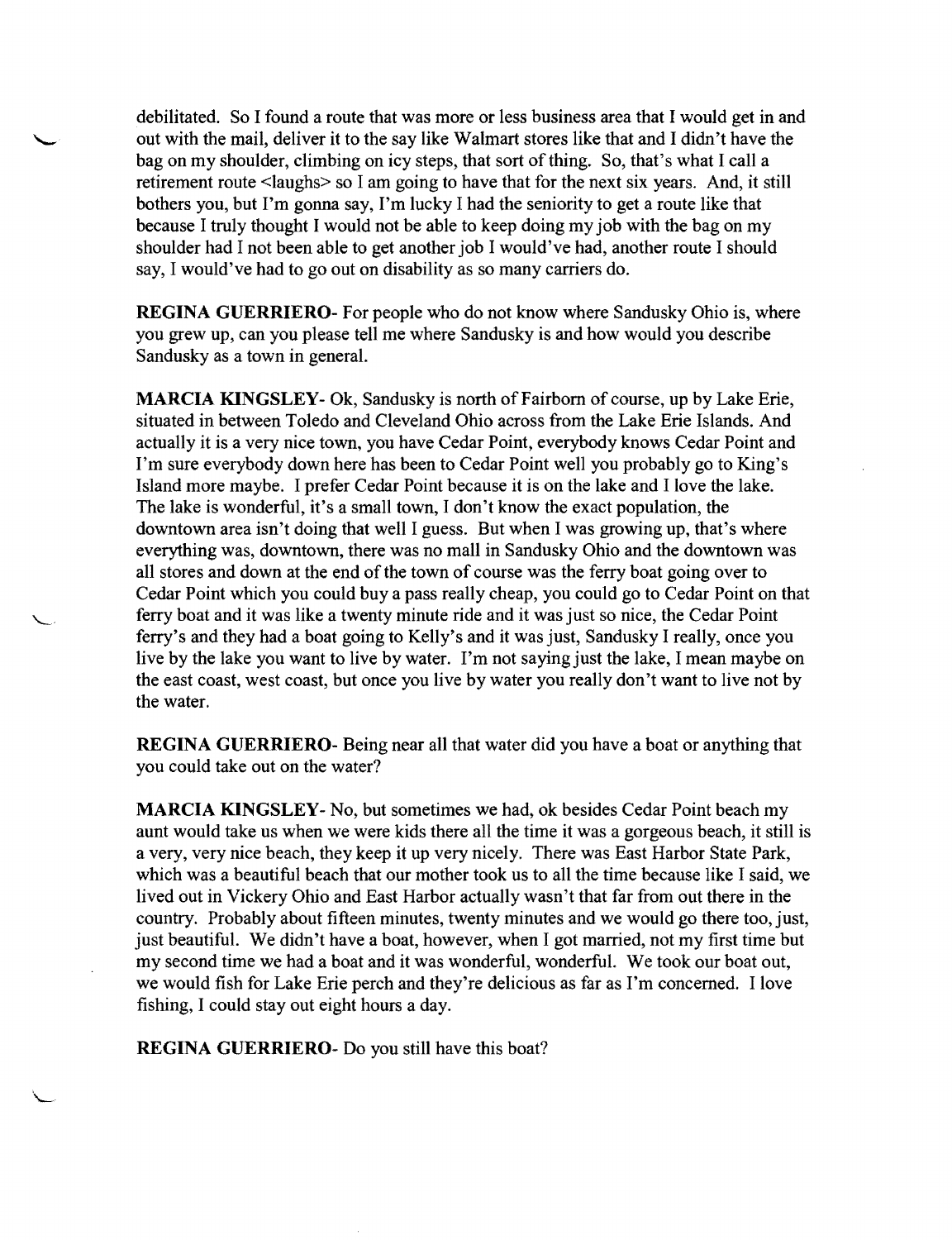**MARCIA** KINGSLEY-No, no. Too busy, just got a little too involved. But once I retire I would like to, you know move back by the lake and get another small boat for fishing and also in between Cedar Point and Sandusky there is something called the Sand Bar which is a place that boaters go, it's a big, huge sand bar. You just dock your boat and it's a beautiful like beach there and only boaters can get there because it is in the middle of the bay. And it is so much fun, it is, everybody brings their coolers of beer, and food and you just have a great time, it's a lot of fun. Going to the Lake Erie Islands is of course, I would rather take a ferry or something like that. I like, now they have the rocket from downtown Sandusky, you can take over to Put-In-Bay, Kelly's Island, doesn't take long at all. It's one of those really fast boats. That's the way to go because you don't want, I mean if you're gonna drink, you don't want whoever you're with operating a boat and drinking. It's too, too unsafe. People crash into the Cedar Point brick wall way too many times for that, so you got to be, you got to, you know, be smart about going like that. And plus in Sandusky there is, you can get a taxi for \$5 to take you home so that's well worth it, better than getting a DUI, go down to the boat, get on the boat, go over, have your fun and come back and take a \$5 taxi home. But yes, I'm going to have a boat again someday and fish <laughs>.

**REGINA GUERRIERO-** That sounds good <laughs>.

**MARCIA KINGSLEY-** My retirement.

**REGINA GUERRIERO-** Did you and your family get to take any family trips or what did you do for fun family-wise when you were growing up?

**MARCIA KINGSLEY**- Our parents took a lot of trips, not vacation per say, my dad was an operating engineer and they never got paid vacations which I think is so wrong, they still don't to this day. So he would have to take just a couple of days here and there and we would go places. We had no memorable long vacations but I mean out parents always tried to take us places and when I was real young, about five years old my dad was in a very bad accident and he never got anything out of it and it was the construction company's fault, they told him he would never walk and he was laid up for a few years so that kind of put my parents behind a financial eight ball. But we, you know, they tried to take us places a lot, most of the best times though actually were down at my grandparents with all the family members and having the parties and us kids playing outside, be it hide and seek, tag, you know, just having a great time we really had a lot of fun all of us together, so we had picnics, my grandparents had a huge, huge place that had a woods and like a pond and we would take, my grandmother would pack us picnic lunches, we'd take walks back in the woods. We had a lot of fun growing with the kids all of us kids, you know. Seeing how my grandmother and mother were pregnant together. <laughs>

**REGINA GUERRIERO-** That's funny.

**MARCIA KINGSLEY-** Yes, it is.

**REGINA GUERRIERO-** Do you still have a lot of family gatherings now?